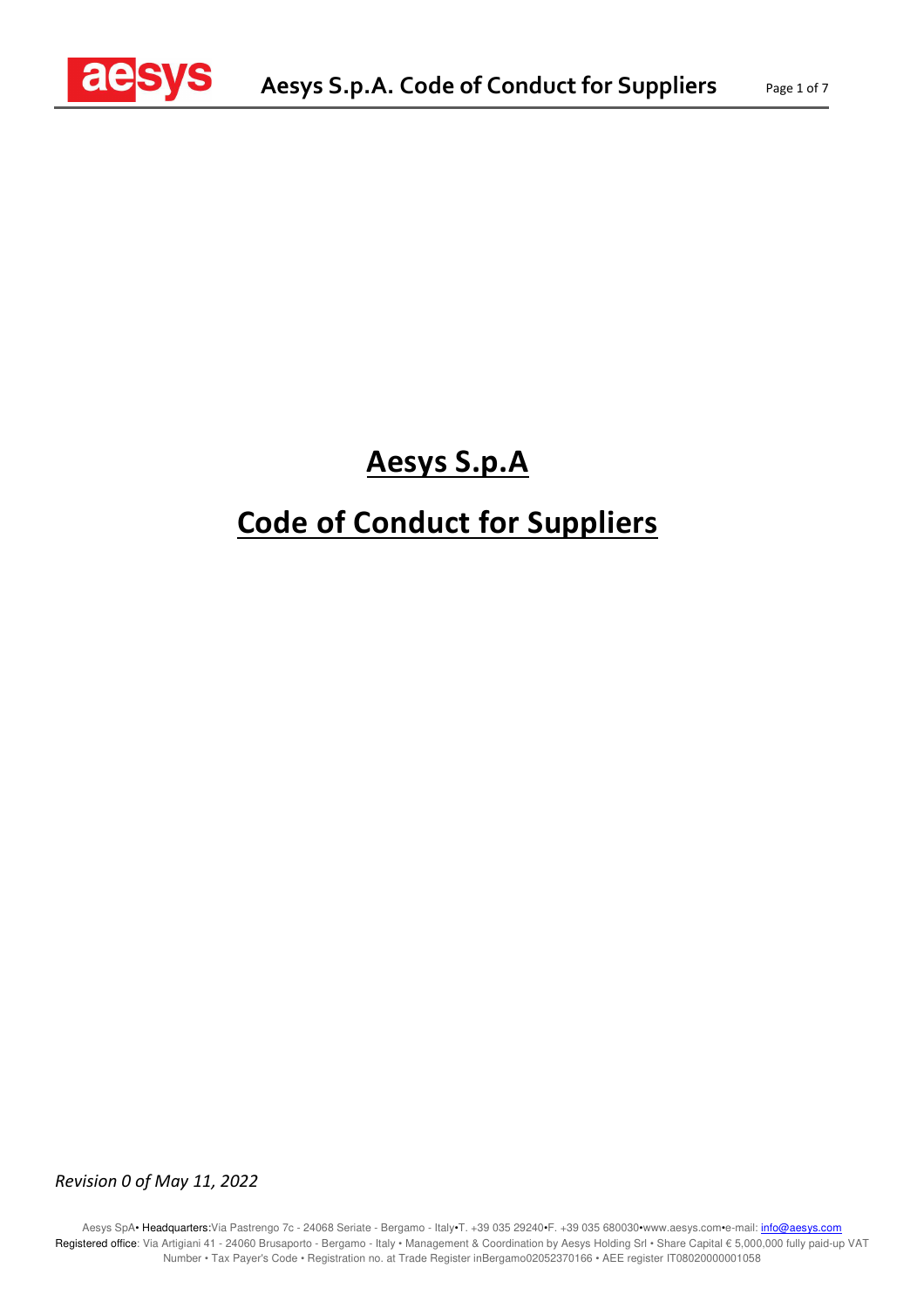

## **INDEX**

| 1 |     |  |
|---|-----|--|
| 2 |     |  |
| 3 |     |  |
|   | 3.1 |  |
|   | 3.2 |  |
|   | 3.3 |  |
|   | 3.4 |  |
|   | 3.5 |  |
|   | 3.6 |  |
|   | 3.7 |  |
| 4 |     |  |
|   | 4.1 |  |
|   | 4.2 |  |
|   | 4.3 |  |
| 5 |     |  |
|   | 5.1 |  |
|   | 5.2 |  |
|   | 5.3 |  |
|   | 5.4 |  |
|   | 5.5 |  |
|   | 5.6 |  |
|   |     |  |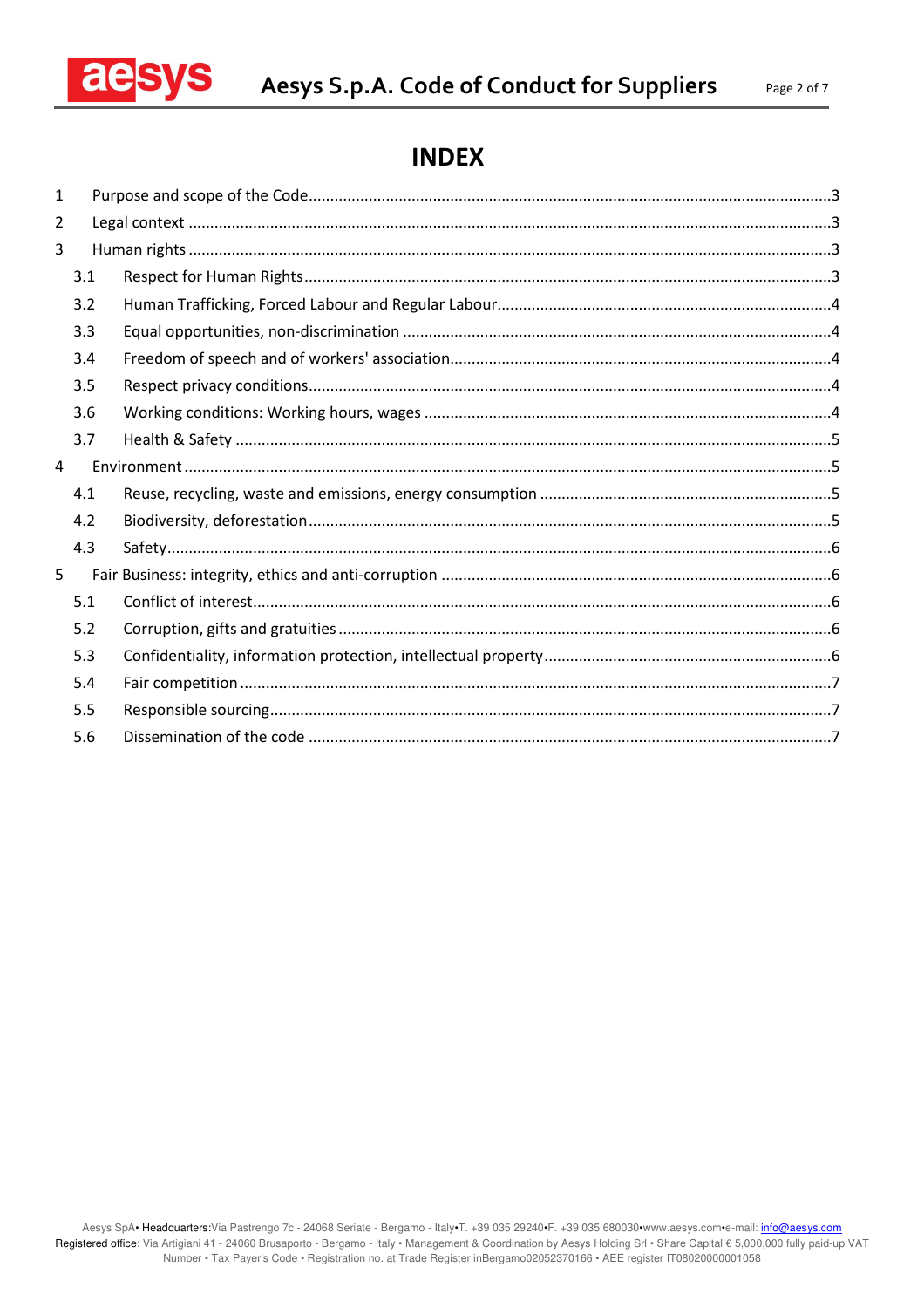## **1 Purpose and scope of the Code**

Aesys S.p.A. (hereinafter "Aesys") is a company operating in compliance with its own Codes of Conduct such as the Ethical Code, the Commercial Code of Conduct, the Anti-Corruption Code of Conduct, as well as the Organization, Management and Control Model which prescribes principles and values, as integral parts of the company.

The procurement process along Aesys supply chain is based not only on the quality and competitiveness of products and services, but also on adherence to ethical values. Moreover, it aims at promoting actions and practices of social and environmental responsibility carried out by its suppliers, in order to favour the sustainability of the business processes characterizing the related sectors.

This Supplier Code of Conduct applies to all Aesys suppliers (hereinafter "Suppliers" or "Recipients") entering into a contract for the supply of goods or services to Aesys. The Recipients, in turn, are encouraged to share it and favour its application by their suppliers, favouring the overall sustainability of their supply chain. Our expectation is that Aesys Suppliers will support Aesys commitment to generate long-term economic, social and environmental value for all stakeholders involved.

## **2 Legal context**

Aesys and the Recipients of the present Code, are required to understand and identify the processes necessary to comply with the laws and standards applicable in local, national or international jurisdictions in all their activities.

Based on local practices and legislation, Aesys Suppliers may implement and introduce more detailed and restrictive rules and policies to comply with applicable local requirements.

Aesys reserves the right to conduct audits or assessments to ensure Suppliers' compliance and to terminate any relationship in the event of non-compliance with international principles, failure to correct violations or demonstration of the existence of models of non-compliance with these provisions.

## **3 Human rights**

Within the framework of internationally recognized human rights, national and international laws and regulations in this regard, Suppliers are invited to:

- Avoid having any direct or indirect negative impact on respect for human rights;
- Prevent or mitigate any negative impacts on human rights directly related to their business activities.

All those operating within Aesys supply chain are obliged to respect human rights, regardless of size, sector, operating context, ownership of the structure, wherever they work. Without prejudice to the minimum essential responsibility not to violate the rights of others, companies are called upon to act to promote and support the improvement of the conditions of their workers. This commitment must be appropriate to the size, nature and context of the activities as well as to the seriousness of the risk of adverse human rights impacts.

## 3.1 **RESPECT FOR HUMAN RIGHTS**

The Recipients of this Code are required to respect human rights, with reference to any person who interacts with them, whether they are workers or other categories of stakeholders, such as members of the local communities in which they operate. Recipients are requested not to undertake any behaviour that limits the individual personality in all the phases that characterize the employment relationship.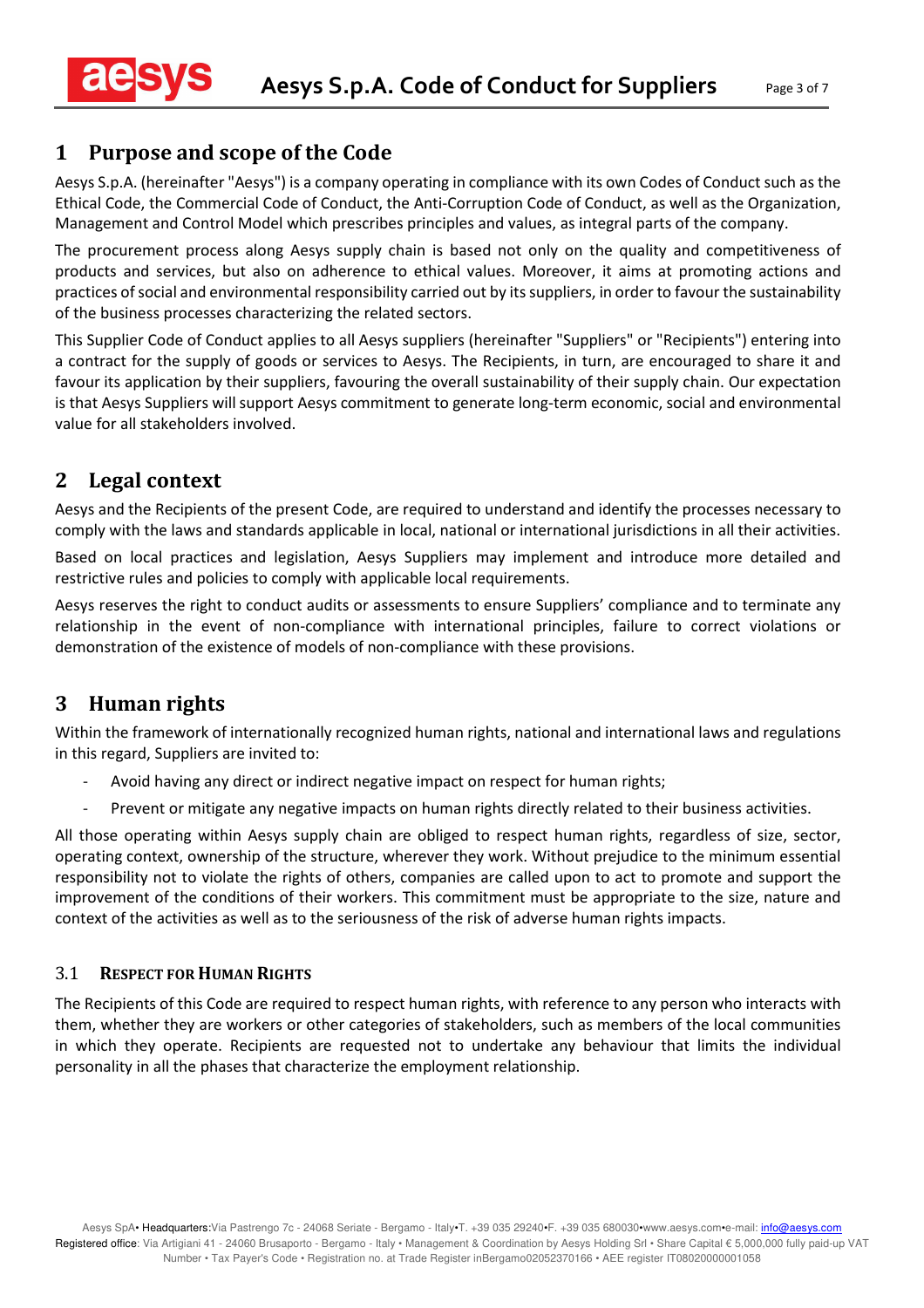## 3.2 **HUMAN TRAFFICKING, FORCED LABOUR AND REGULAR LABOUR**

Practices attributable to trafficking in human beings are in any case unacceptable, regardless of the sector and country of origin of the supplier. None of Aesys supplier may be involved in or benefit in any way from human trafficking.

Recipients are required to respect the internationally accepted principles, values and best practices regarding workers' rights, refraining from resorting to any form of forced or compulsory labour. Recipients are required to guarantee and promote respect for free work, based on fair and transparent contracts for workers and avoiding unjustified restrictions on free movement, misappropriation of documents and wages.

The recipients of this document are therefore required not to circumvent the correct application of work laws or social assistance and of the rules attributable to a regular employment relationship, through the use of employment contracts, subcontracts, or agreements of home working, or through apprenticeship programs with no real intention of imparting any training, or providing regular employment. Likewise, such obligations are not to be avoided through the excessive use of fixed-term employment contracts.

## 3.3 **EQUAL OPPORTUNITIES, NON-DISCRIMINATION**

Recipients are required to guarantee all people equal job opportunities without any discrimination based on race, age, colour, gender, language, religion, ethnic origin, disability or problems relating to health, marital status, pregnancy, orientation sexual, political and trade union opinion.

Recipients must treat their employees and workers fairly, respecting their dignity and guaranteeing equal opportunities for all, therefore they must also guarantee a workplace where no harassment, threats or any other form of physical, sexual, psychological or verbal abuse or harassment.

## 3.4 **FREEDOM OF SPEECH AND OF WORKERS' ASSOCIATION**

Recipients must guarantee the right of speech and expression to all workers, encouraging open communication regarding working conditions and without suffering any repercussions of any kind.

Similarly, Recipients must recognize the right of workers to join workers' organizations and collective negotiation in the event that they decide to join them, without fear of intimidation or reprisals.

## 3.5 **RESPECT PRIVACY CONDITIONS**

Aesys Suppliers are required to respect employees privacy right, committing themselves to the correct use of data and personal information provided in accordance with the law and national and international regulations in force and applicable, and therefore that they are not used, transferred, lost or disseminated, or misused, or unauthorized.

#### 3.6 **WORKING CONDITIONS: WORKING HOURS, WAGES**

With regard to working hours, Suppliers must act in compliance with national regulations, international labour regulations and industry standards. Furthermore, Recipients are required to comply with the following rules: workers must be allowed the free days provided for by national legislation; all overtime must be voluntary.

Recipients must comply with current legislation and collective labour agreements as regards the payment of wages and benefits. Therefore, in addition to their normal salary, workers have the right to be paid for overtime according to the provisions of current regulations and collective agreements. Additionally, Suppliers must ensure that their employees receive fair, regular and adequate wages.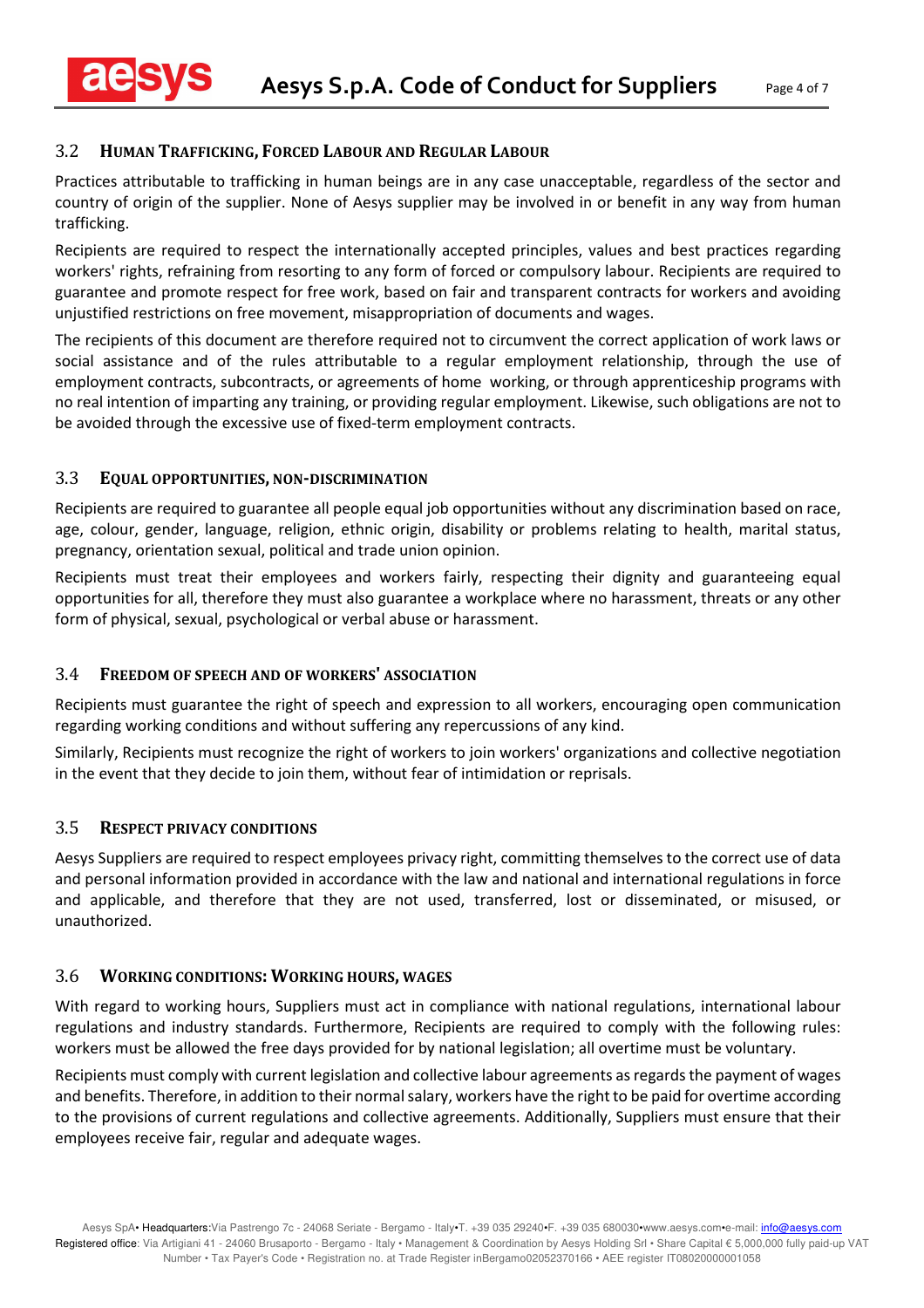## 3.7 **HEALTH & SAFETY**

Aesys considers the constant commitment to improve health and safety performance as an essential objective.

Recipients are therefore required to comply with all applicable laws and regulations, with the rules relating to the health and safety of workers, occupational hygiene and the prevention of injuries at work.

Recipients are required to adopt the best technical standards for the safety of plants and production systems and to ensure a healthy working environment.

Recipients are also required to promptly inform Aesys in the event that serious or fatal accidents occur to their staff, to that of their subcontractors or to third parties during or as a result of the execution of the activities.

## **4 Environment**

Recipients are required to comply with all environmental standards, regulations and laws in force in all the countries in which they operate, mainly by obtaining and maintaining environmental permits and approvals for carrying out regulated activities. Recipients are therefore required to integrate environmental responsibility into their strategy, adopt a precautionary approach with a view to preserving natural resources and the use of efficient technologies, aiming to reduce the environmental impact with a view to preserving natural resources.

Aesys also recommends its Suppliers to evaluate the opportunity to adopt relevant management systems according to international and European standards (including ISO 9001: 2015, ISO 14001: 2015, ISO 50001: 2018, FSC®-PEFC®, Ecolabel is the more important).

## 4.1 **REUSE, RECYCLING, WASTE AND EMISSIONS, ENERGY CONSUMPTION**

Recipients are required to use natural resources cautiously (for example water, energy sources, raw materials). Negative impact on the environment and climate must be reduced or eliminated at source or through practices such as changing manufacturing, maintenance and plant processes, as well as replacing, storing, recycling and reusing materials.

Aesys encourages an approach to the efficient use of natural resources, in search of process and product solutions that allow, on the one hand to improve the environmental performance along the entire production process, and on the other hand to propose goods and services with always lower environmental impact to the market. This means, among other things, investing in the entire life cycle of the product.

Recipients are encouraged to adopt a clear, correct and systematic approach to responsibly identify, manage, reduce, dispose or recycle waste. Recipients must have appropriate environmental permits and licenses for the activities carried out and must comply with relevant local regulations.

Recipients must also follow precise procedures aimed at increasing the division of waste, to facilitate the correct treatment and recovery of the waste itself.

Recipients, when purchasing products, equipment and services that consume energy and, therefore, have or may have an impact on energy consumption, must consider energy performance as one of the criteria to be considered in purchase decision.

Recipients must also undertake to: provide energy-efficient products and services and energy-saving materials or low greenhouse gas emissions and promote the use of renewable energy sources.

## 4.2 **BIODIVERSITY, DEFORESTATION**

Aesys Suppliers are encouraged to evaluate and monitor the effects of their activities on the biodiversity of the environment in which they are located, considering the nature of their products and production processes and the characteristics/uniqueness of the natural environment, in order to be able to resolve/limit any negative externalities of its processes and/or products.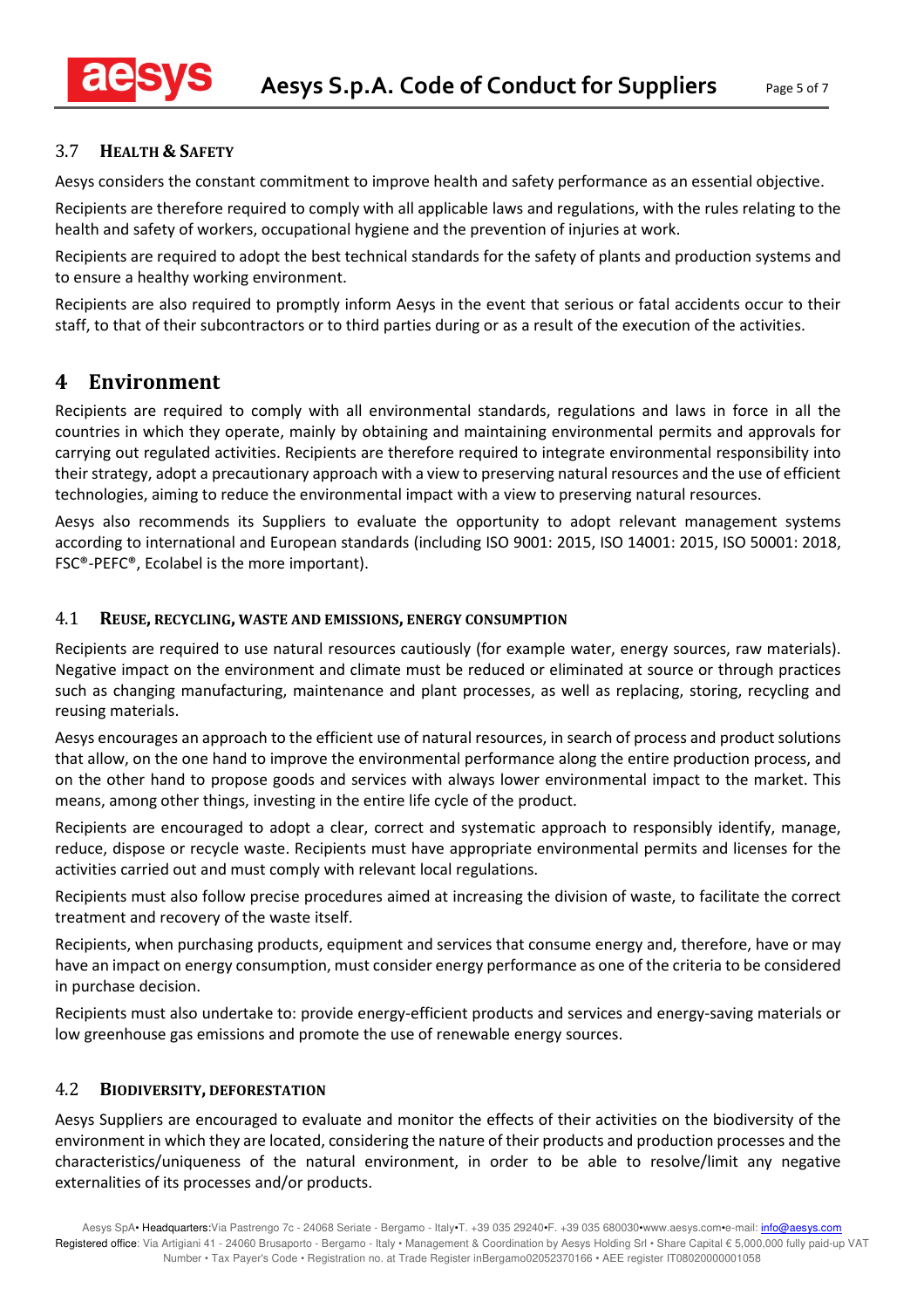Forests play a vital role in protecting the global environment and maintaining biodiversity; deforestation implies the long-term reduction of the earth's forest area. Business activity can have a direct or indirect impact on the deforestation of a particular territory. Recipients are encouraged to assess and monitor the impact of their activities on deforestation, to implement sustainable forest management practices.

## 4.3 **SAFETY**

Suppliers are required to set up systems for the prevention or containment of accidental spills and the release of substances into the environment.

## **5 Fair Business: integrity, ethics and anti-corruption**

Recipients are required to adopt and apply the most rigorous standards of ethical conduct in business, operating, in all business interactions, in compliance with the most rigorous standards of integrity ensuring correct business practices.

## 5.1 **CONFLICT OF INTEREST**

Aesys ensures that every decision related to its business activities is made in the exclusive interest of the company itself, avoiding any situation of conflict of interest, even if only potential, in order to maintain the highest level of integrity in the business conduct.

In compliance with Aesys Anti-Corruption Code, Recipients are required to operate in the absence of conflicts of interest, so as to make every decision impartially and objectively, in compliance with local regulations.

Recipients must avoid any situation that could lead to conflicts of interest or that could interfere with the ability to make impartial decisions and report any situation of conflict of interest, even potential, of which they become aware, right from the negotiation phase with Aesys.

#### 5.2 **CORRUPTION, GIFTS AND GRATUITIES**

In compliance with the Aesys Anti-Corruption Code, Recipients are prohibited from requesting or accepting payments for corrupt purposes both with reference to subjects belonging to the Public Administration and to private subjects.

Recipients must make use of procedures reasonably suitable for preventing and fighting corruption in all its forms; they must not facilitate or favour third parties in money laundering, terrorist financing or other financial crime activities.

Recipients are prohibited from offering or soliciting directly or indirectly gifts or benefits of any kind to Public Officials, managers, officers or employees of Aesys or other commercial counterparties.

Acts of commercial courtesy are allowed as long as they are of modest value.

#### 5.3 **CONFIDENTIALITY, INFORMATION PROTECTION, INTELLECTUAL PROPERTY**

In carrying out their activities, Suppliers must comply with obligations relating to the protection, collection and correct management of confidential and personal information.

This information is treated in compliance with current legislation and current use within the reference sector, and any improper use is avoided.

The Recipients undertake to respect the intellectual property of third parties, and not to use them unless duly authorized, even once the commercial relationship with Aesys has been concluded.